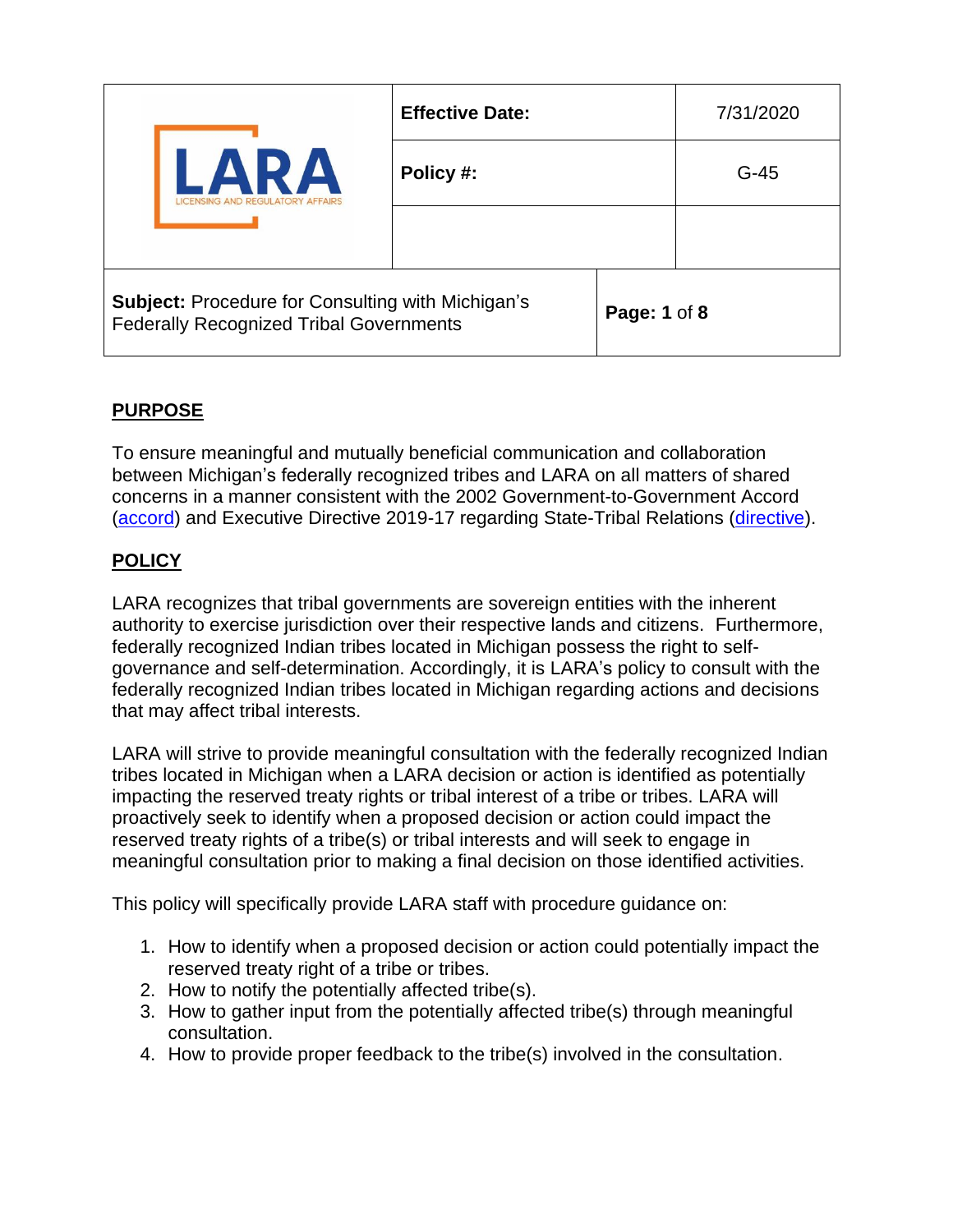| <b>ARA</b><br><b>ISING AND REGULATORY AFFAIRS</b>                                                          | <b>Effective Date:</b> |              | 7/31/2020 |
|------------------------------------------------------------------------------------------------------------|------------------------|--------------|-----------|
|                                                                                                            | Policy #:              |              | $G-45$    |
|                                                                                                            |                        |              |           |
| <b>Subject: Procedure for Consulting with Michigan's</b><br><b>Federally Recognized Tribal Governments</b> |                        | Page: 2 of 8 |           |

# **ROLES AND RESPONSIBILITES**

### **Department Tribal Liaison**

Responsibilities of LARA's Tribal Liaison include:

- 1. Monitoring and ensuring LARA's implementation of and compliance with the accord, directive, and this policy.
- 2. Coordinating with LARA agencies, bureaus, and commissions to further develop and review procedures and guides for the implementation of this policy. Note: The Marijuana Regulatory Agency (MRA) and the Michigan Public Service Commission (MPSC) are Type I agencies within LARA. Both agencies have appointed tribal liaisons. MRA has adopted and implemented an agency specific tribal consultation policy. MPSC follows the LARA tribal consultation policy and provides a specific guide for involvement by tribes in cases at the MPSC.
- 3. Coordinating LARA's interactions with the governments of Michigan's federally recognized Indian tribes.
- 4. Coordinating and implementing the tribal consultation process, including serving as a point of contact for LARA staff, tribal governments, and other parties interested in the process.
- 5. Coordinate annual training on tribal-state relations for all department employees whose job description includes tribal relations or affairs, are expected to have direct interactions with tribes, or who work on matters that have direct implications for tribes.
- 6. Communicating regularly with the governor's advisor on tribal-state affairs regarding LARA's compliance with the directive and the accord, and LARA's interactions with Michigan's federally recognized Indian tribes.
- 7. Participating in the annual summit, the annual Tribal-State Forum, and monthly tribal-state conference calls as coordinated by the governor's advisor on tribalstate affairs.
- 8. Producing an annual report regarding LARA's implementation of the directive and the accord. The report will highlight the most significant interactions, including collaborations and conflicts, between the department and Michigan's federally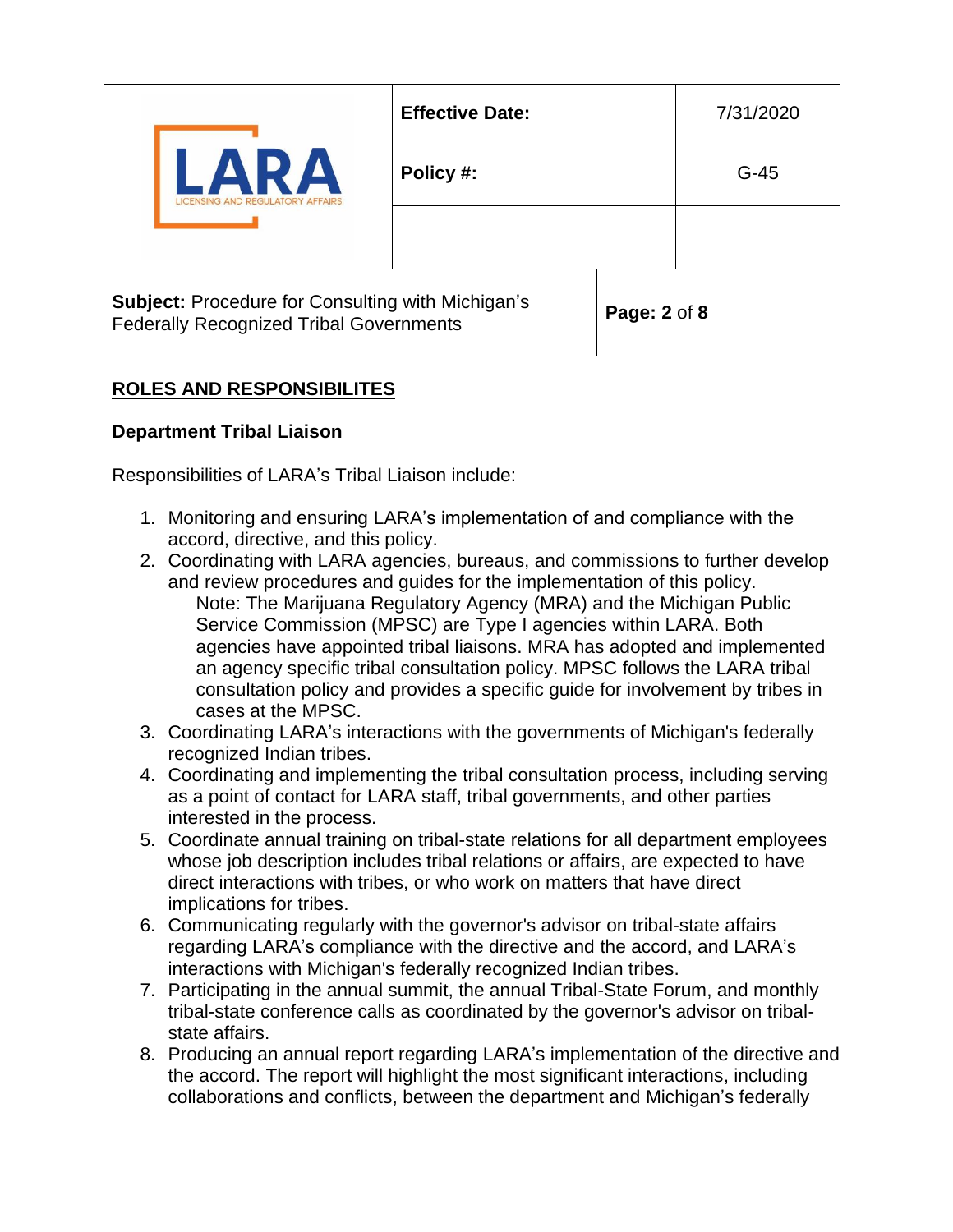| NR A                                                                                                       | <b>Effective Date:</b> |                     | 7/31/2020 |
|------------------------------------------------------------------------------------------------------------|------------------------|---------------------|-----------|
|                                                                                                            | Policy #:              |                     | $G-45$    |
|                                                                                                            |                        |                     |           |
| <b>Subject: Procedure for Consulting with Michigan's</b><br><b>Federally Recognized Tribal Governments</b> |                        | <b>Page: 3 of 8</b> |           |

recognized Indian tribes over the past year. The report must be submitted to the governor's advisor on tribal-state affairs and to the LARA Director no less than 21 days before the annual Tribal-State summit.

### **Agency, Bureau and Commission Tribal Coordinators**

Agency, Bureau and Commission Tribal Coordinators serve as points of contact for LARA's Tribal Liaison as subject matter experts related to tribal affairs and agency, bureau and commission programs. Agency, bureau and commission coordinators will also serve as points of contact for agency, bureau and commission staff to assist in the implementation of this policy.

# **LARA Staff**

LARA staff can include staff from all levels within LARA. LARA staff assist in identifying matters appropriate for notification and consultation within their respective divisions and provide advice to the Division Tribal Coordinator and Department Tribal Liaison.

### **Tribal Official**

A Tribal Official is an elected, appointed, or designated official who is determined by each tribe. Each tribe will determine their own roles and responsibilities within the consultation process.

# **TRAINING**

LARA must provide annual training on tribal-state relations for all department employees whose job description includes tribal relations or affairs, are expected to have direct interactions with tribes, or who work on matters that have direct implications for tribes. This training must teach the fundamentals of tribal sovereignty, tribal treaty rights, and tribal governance, and must also provide a historical overview of Indian tribes in Michigan, with lessons on indigenous dispossession and Indian boarding schools. LARA's Tribal Liaison will coordinate with the governor's advisor on tribal-state affairs to ensure the appropriate training opportunity is provided.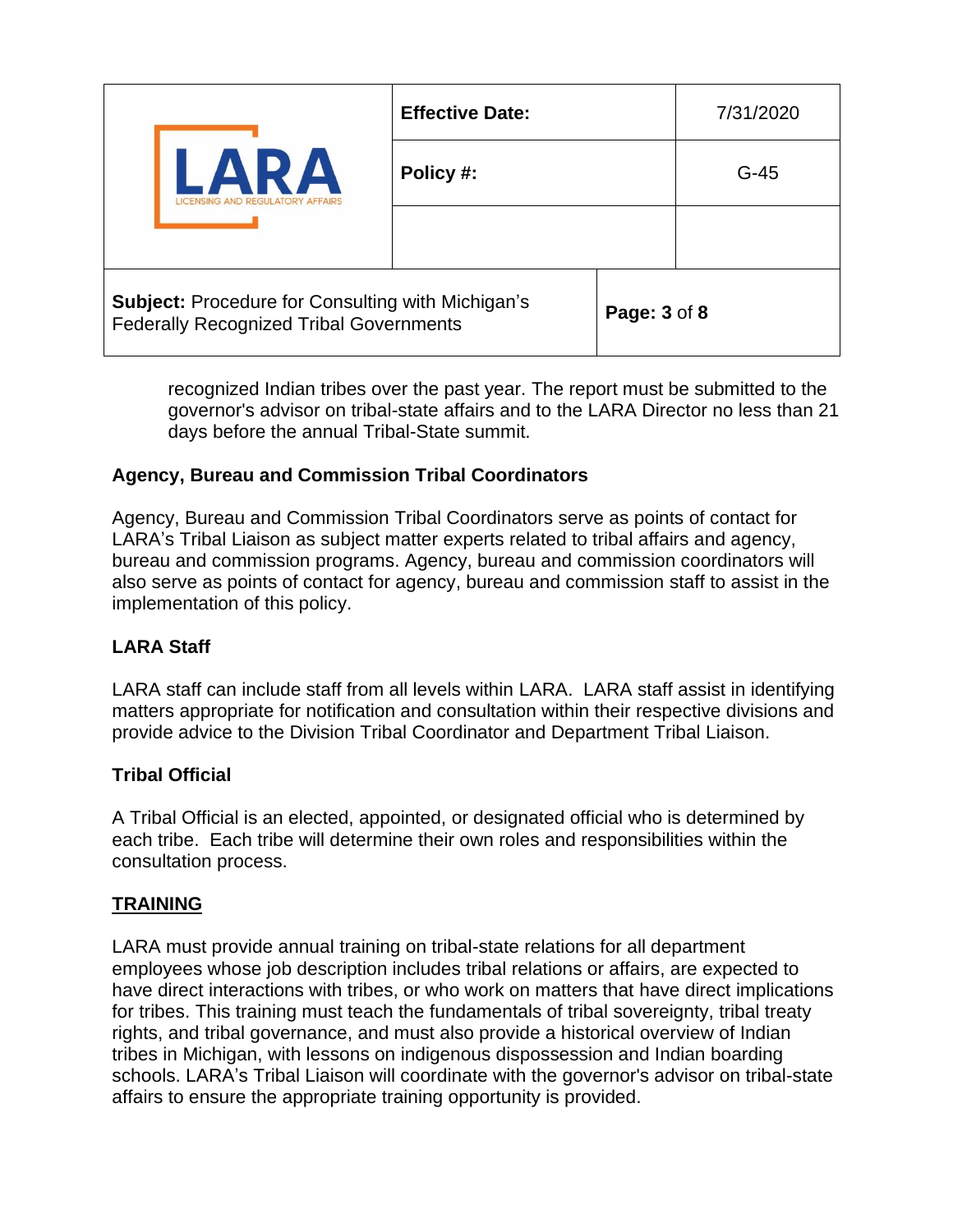| <b>ARA</b><br>NSING AND REGULATORY AFFAIRS                                                                 | <b>Effective Date:</b> |              | 7/31/2020 |
|------------------------------------------------------------------------------------------------------------|------------------------|--------------|-----------|
|                                                                                                            | Policy #:              |              | $G-45$    |
|                                                                                                            |                        |              |           |
| <b>Subject: Procedure for Consulting with Michigan's</b><br><b>Federally Recognized Tribal Governments</b> |                        | Page: 4 of 8 |           |

## **PROCEDURE**

LARA Staff, Division Tribal Coordinators, and Department Tribal Liaison

#### **Who Does What**

- LARA Staff 1. Identifies the possible need for a consultation after a decision or action was made.
	- 2. Uses the following mechanisms to identify if consultation is appropriate:
		- a. State-Initiated Identification: When undertaking a decision or action, LARA must evaluate whether the decision or action could impact the reserved treaty right of a tribe(s) or tribal interests in such a way that consultation would be appropriate.

Identification includes a determination of the complexity of the decision or action, identifying the tribe(s) potentially affected by the decision or action, the potential implications for tribe(s) of the decision or action, and any time or resource constraints relevant to the application of the consultation process to the decision or action. When LARA staff are unclear if the decision or action warrants consultation, they should immediately contact the LARA Tribal Liaison for further assistance.

b. Tribal-Government-Initiated Identification: A tribal government may initiate the consultation process by identifying for LARA any proposed decision or action that may be appropriate for consultation. LARA's Tribal Liaison must work with the LARA Director to evaluate whether the activity is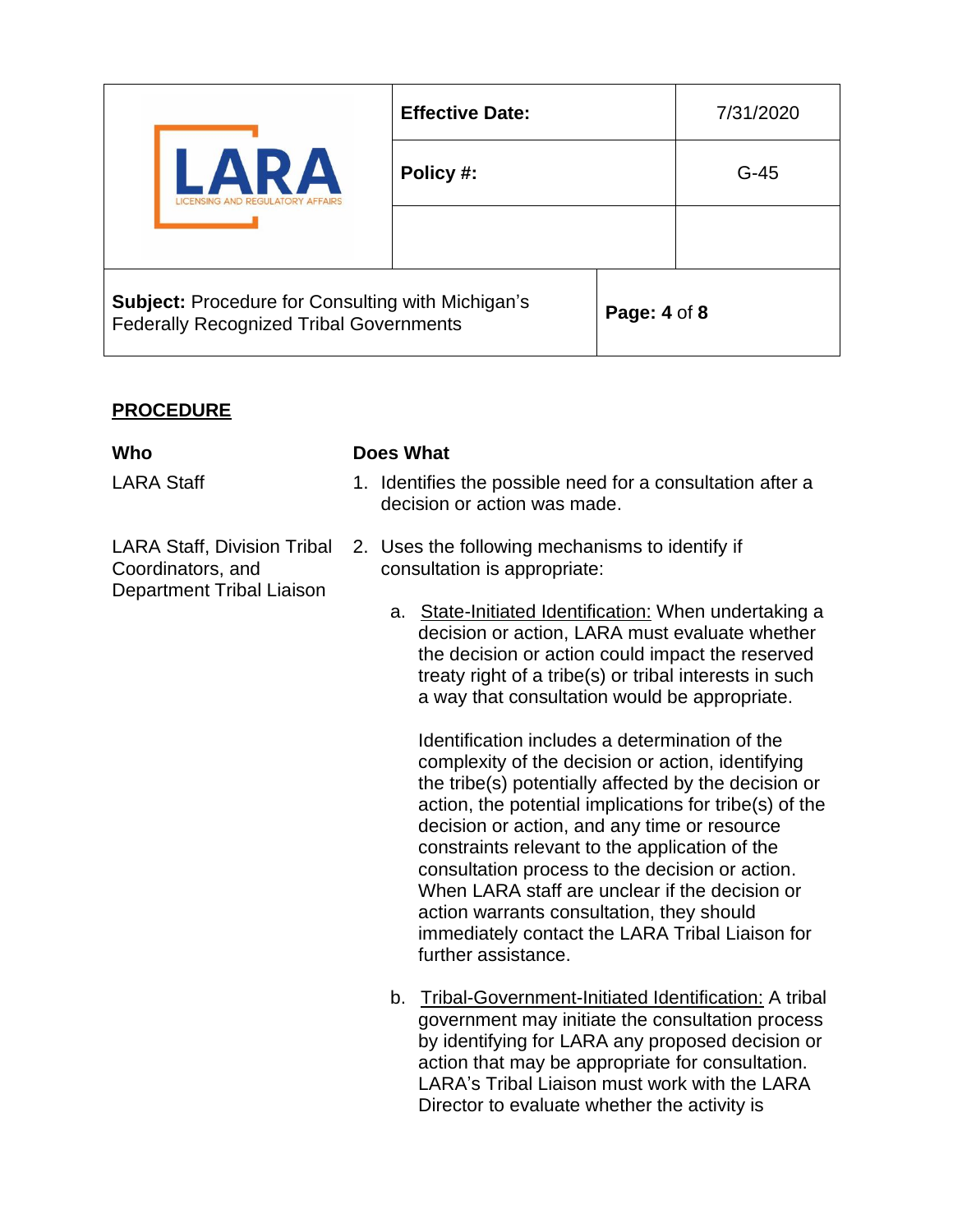|                                                                                                            | <b>Effective Date:</b>                                                                                                 |                     | 7/31/2020 |
|------------------------------------------------------------------------------------------------------------|------------------------------------------------------------------------------------------------------------------------|---------------------|-----------|
|                                                                                                            | Policy #:                                                                                                              |                     | $G-45$    |
|                                                                                                            |                                                                                                                        |                     |           |
| <b>Subject: Procedure for Consulting with Michigan's</b><br><b>Federally Recognized Tribal Governments</b> |                                                                                                                        | <b>Page: 5 of 8</b> |           |
| Who                                                                                                        | Does What                                                                                                              |                     |           |
| <b>LARA Staff, Division Tribal</b><br>Coordinators, and<br>Department Tribal Liaison                       | appropriate for consultation, and in doing so must<br>afford substantial weight to the tribal<br>government's request. |                     |           |

c. Other Resources: LARA must also utilize other relevant resources, such as tribal partnership groups in which the tribes may be participants, to assist them in identifying activities that may be appropriate for consultation.

NOTE: Activities that may be appropriate for consultation include, but are not limited to, actions or decisions regarding: rules or regulations; policies; emergency preparedness and responses; and any decision or action identified to require consultation by state or federal law or any existing consent decree or other agreement between LARA and a tribal government.

LARA Tribal Liaison 3. Promptly notifies the tribe(s) potentially affected by proposed decision or action.

> NOTE: Notification may occur by regular or electronic mail, telephone, or other agreed-upon means, depending on the nature of the activity and the number of tribes potentially affected.

> Notification must come from the LARA Tribal Liaison who must strive to honor tribal preferences regarding the specific method of notification, subject to applicable time and resource constraints. The notification should be clear, direct and between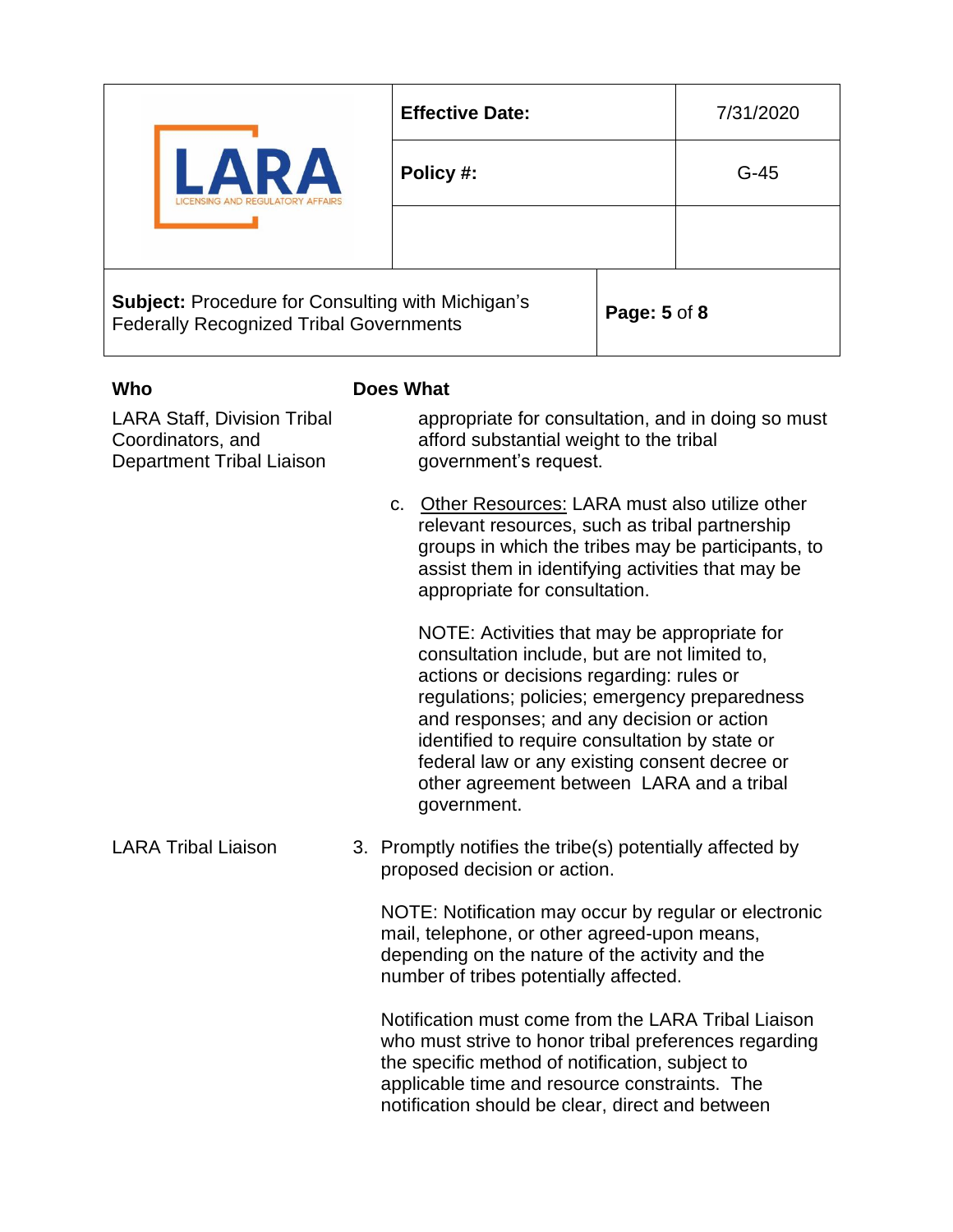| $\mathbf{A}$<br>VD)<br><b>REGULATORY AFFAIRS</b>                                                                           | <b>Effective Date:</b> |  | 7/31/2020 |
|----------------------------------------------------------------------------------------------------------------------------|------------------------|--|-----------|
|                                                                                                                            | Policy #:              |  | $G-45$    |
|                                                                                                                            |                        |  |           |
| <b>Subject: Procedure for Consulting with Michigan's</b><br>Page: 6 of 8<br><b>Federally Recognized Tribal Governments</b> |                        |  |           |

| Who                        | <b>Does What</b>                                                                                                                                                |
|----------------------------|-----------------------------------------------------------------------------------------------------------------------------------------------------------------|
| <b>LARA Tribal Liaison</b> | persons responsible for addressing the concern.                                                                                                                 |
|                            | 4. The notification must include the following:                                                                                                                 |
|                            | a. Sufficient information to permit the potentially<br>affected tribe(s) to make an informed decision<br>regarding whether to proceed with consultation.        |
|                            | b. Apprise the tribe(s) of how they can provide input<br>regarding the proposed decision or action.                                                             |
|                            | The proposed LARA decision timeframe and<br>C.<br>when LARA must receive a response from the<br>tribe(s) regarding their interest in holding a<br>consultation. |
| Tribe(s)                   | 5. Receives and reviews notification.                                                                                                                           |
|                            | 6. Submits feedback and suggestions, if necessary.                                                                                                              |
|                            | NOTE: Feedback and suggestions may be provided<br>to LARA in whatever format the tribe(s) and LARA<br>mutually deem appropriate.                                |
| <b>LARA Tribal Liaison</b> | 7. Receives feedback and suggestions from tribe(s).                                                                                                             |
|                            | NOTE: LARA must consider all input regarding the<br>activity from any potentially affected tribe that may<br>choose to offer it.                                |
|                            | 8. Coordinates with the tribe(s) to ensure the tribe(s):                                                                                                        |
|                            | a. Receives all the information necessary to provide                                                                                                            |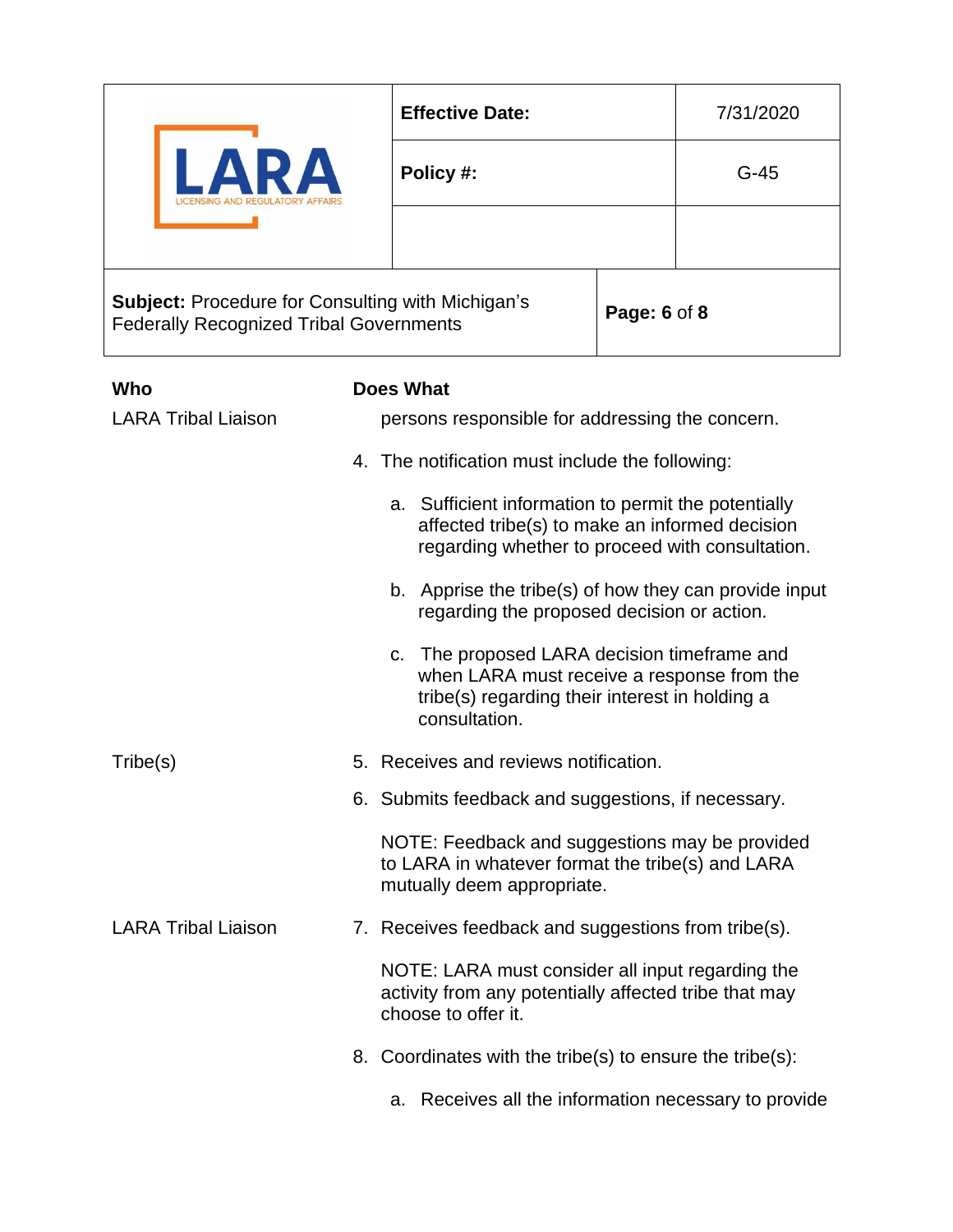|                                                                                                            | <b>Effective Date:</b>                                                         |              | 7/31/2020 |
|------------------------------------------------------------------------------------------------------------|--------------------------------------------------------------------------------|--------------|-----------|
|                                                                                                            | Policy #:                                                                      |              | $G-45$    |
|                                                                                                            |                                                                                |              |           |
| <b>Subject: Procedure for Consulting with Michigan's</b><br><b>Federally Recognized Tribal Governments</b> |                                                                                | Page: 7 of 8 |           |
| Who<br><b>LARA Tribal Liaison</b>                                                                          | Does What<br>LARA with a meaningful input regarding the<br>decision or action. |              |           |

- b. Are afforded due opportunity to discuss input with LARA.
- c. Are apprised of any significant changes to the decision or action, or any other issues that may arise as to it, over the course of the consultation process.
- d. Are afforded due opportunity to provide and discuss with LARA any additional input the tribe(s) may have regarding those changed circumstances.
- 9. If an in-person consultation meeting is scheduled, the notification of the meeting must be sent out at least 30 days in advance.

NOTE: If LARA does not receive a reply to the meeting invitation indicating tribal participation seven (7) days prior to the scheduled in-person meeting, LARA should reschedule the meeting as a conference call meeting.

LARA Tribal Liaison 10. After the meeting, provides feedback to the tribe(s) involved to explain how their input is being considered in LARA's decision.

> NOTE: Unless otherwise agreed to by the tribe(s) and LARA, feedback must be in the form of a written communication from a senior department official